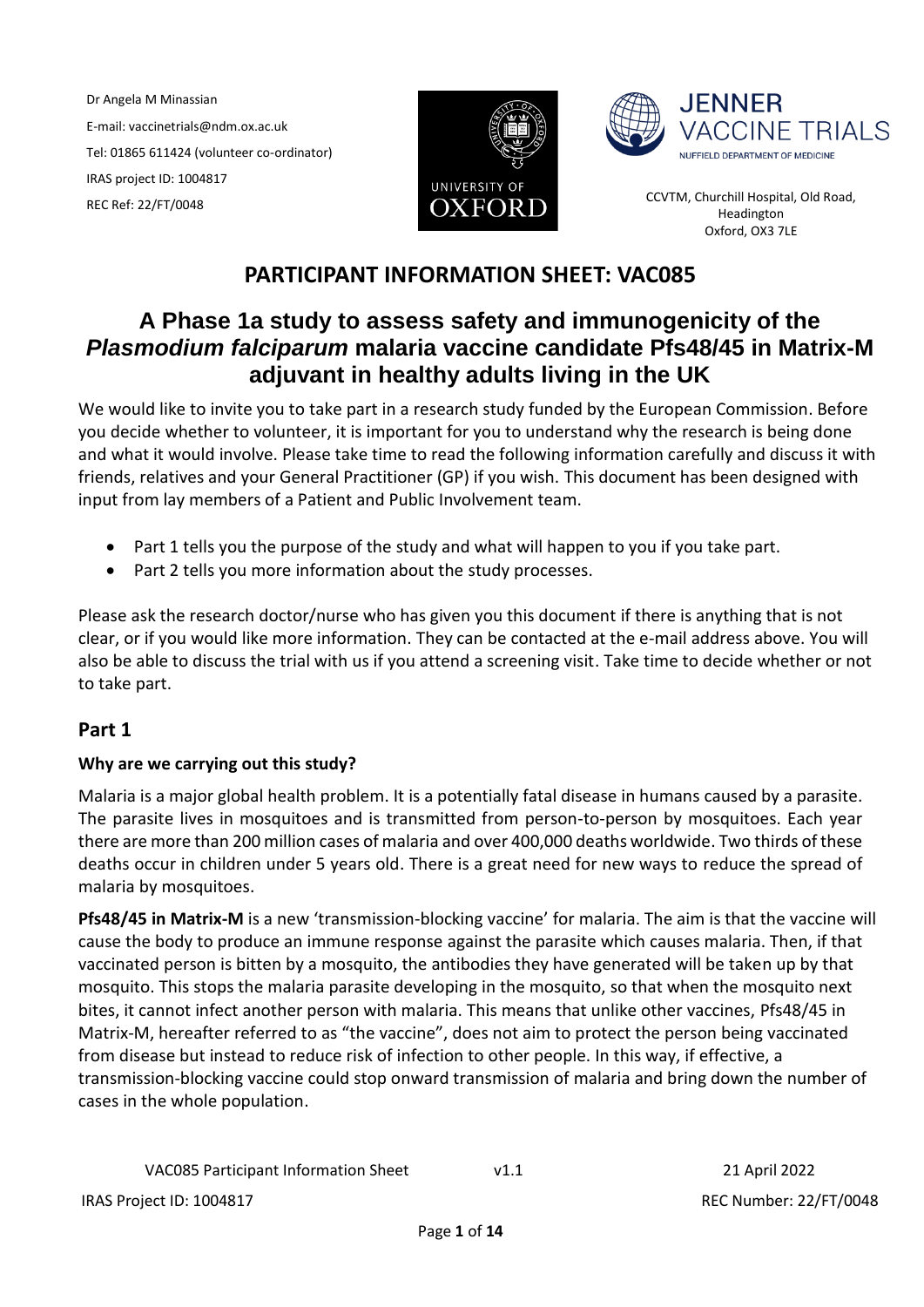As a Phase 1a study, the vaccine will be given to people for the first time. The purpose of this study is to assess the safety of the vaccine, as well as the vaccine's ability to induce an immune response from the body (immunogenicity). We will do this by giving volunteers three doses of the vaccine, at four week intervals, doing blood tests and collecting information about any symptoms that occur after vaccination. We plan to recruit a total of 24-30 volunteers to be vaccinated.

# **What will happen if I decide to take part?**

This study involves having three doses of the vaccine and then being followed up with regular clinic visits and blood tests at the Centre for Clinical Vaccinology and Tropical Medicine (CCVTM) clinic in Oxford. You will also be asked to complete a diary, recording any symptoms you experience after each vaccination.

# **Do I have to take part?**

No. It is up to you to decide whether or not to take part. A decision not to take part will not result in any penalty, or loss of benefits to which you are otherwise entitled. Even after consenting to take part you are free to withdraw at any time without giving a reason, but you may be asked to return to the clinic for follow up for safety reasons.

The University of Oxford does not urge, influence, or encourage any employees/students of the institution to take part in this research study. Your decision to not participate in the study, or a decision on your part to withdraw from the study, will have no effect whatsoever on your employment/student status at the University.

# **Length of research**

If you decide to take part in this study, you will be involved in the trial for approximately 8 months.

**In addition to the above, we would like to highlight several key points we think you should consider before making a decision. This is a brief summary and a more detailed explanation is included in the sections to follow.** 

**This is the first time this vaccine is being tested in humans**

The vaccine is being given to humans for the first time in this study, therefore, we do not yet know full details about its effects. The adjuvant (Matrix-M) that is incorporated in the vaccine, has however been administered in other vaccines to tens of thousands of people in previous clinical trials (here and abroad) and has been shown to be well tolerated. We expect side effects of the vaccine will be similar to those seen in these previous studies using the same adjuvant, but as this is the first trial to test the vaccine, there is a chance that the effects may be different, or more severe. Some potential side effects are listed on page 6.

 **Following each vaccination, volunteers are required to attend regular clinic follow-ups and complete a daily diary to assess side effects from the vaccine** The vaccine schedule involves three vaccinations, given at approximately 4 week intervals. Following each vaccination, volunteers will be required to fill in an electronic diary every day for 28 days and attend the clinic on days 1, 7, 14 and 28 after each vaccine. In addition, there are 2 further clinic visits after the last dose. Overall, volunteers will be followed until approximately 8 months from the time of enrolment and 6 months from the final vaccination dose.

 **Each clinic visit involves blood tests to assess safety of the vaccine and the body's immune response.**

VAC085 Participant Information Sheet v1.1 21 April 2022 Blood tests will be taken at each clinic visit to help us assess any side effects of the vaccine and how the body's immune system is responding. The volume of blood taken varies between 10 to 145 ml per visit, with an estimated 942mL taken over the course of the study in total. This volume,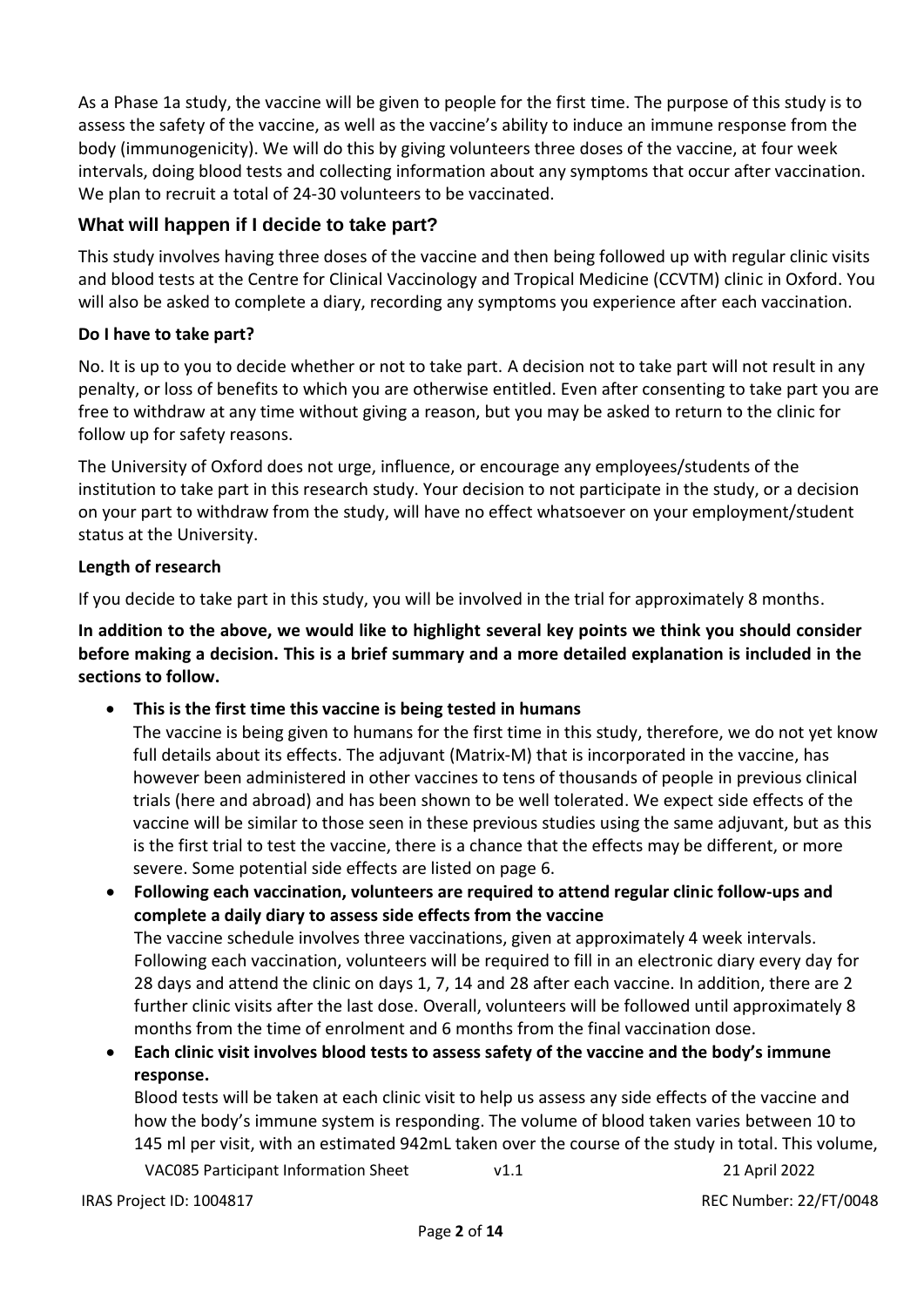which is taken over the course of the study, is approximately twice the volume that would be taken during a normal donation given to the National Blood Service. Due to these regular blood tests, volunteers will be required to refrain from blood donation for the duration of the trial, as donating blood could increase the risk of anaemia.

 **All volunteers remain at risk of developing malaria following vaccination**  There is no risk of being infected with malaria from the vaccine. However, as it is designed to prevent onward transmission of malaria to other people rather than reducing an individual's risk of being infected with malaria, all volunteers will remain at risk of malaria infection themselves. Therefore, in the future, before travelling to an area where malaria is present, volunteers should always seek and follow health advice about malaria prevention.

# **CONSIDERATIONS BEFORE TAKING PART IN THIS STUDY**

#### **Am I eligible to be involved in the trial?**

In order to be involved in the study you **must**:

- Be a healthy adult aged between 18 and 45 years.
- Be able and willing (in the Investigator's judgement) to comply with all study requirements (the Investigators are the research doctors involved with the clinical trial).
- Allow the Investigators to discuss your medical history with your GP.
- Practice continuous effective contraception for the duration of the study (volunteers with the potential to become pregnant only).
- Refrain from blood donation during the course of the study.

#### **You cannot participate in this study if:**

- You have had malaria before.
- You have travelled to a malaria endemic region in the last 6 months or are intending to travel to a malaria endemic region during the time you would be involved in the study.
- You have participated in another research study in the last 30 days.
- You are planning to participate in another research study at the same time as this study.
- You have previously received an investigational vaccine likely to impact on interpretation of the trial data, as assessed by the Investigator(s).
- You have previously received an investigational product in the 30 days preceding enrolment, or are planning to receive one during the study period.
- You have had immunoglobulins and/or any blood products (such as a blood transfusion) in the previous three months,
- You have received any other vaccine within the last 30 days or plan to receive another vaccine (apart from the vaccines in this study) within 30 days of receiving the study vaccines (COVID-19 vaccines are an exception to this, but they should not be received between 14 days before to 7 days after any study vaccination).
- You have conditions affecting your immune system.

VAC085 Participant Information Sheet v1.1 21 April 2022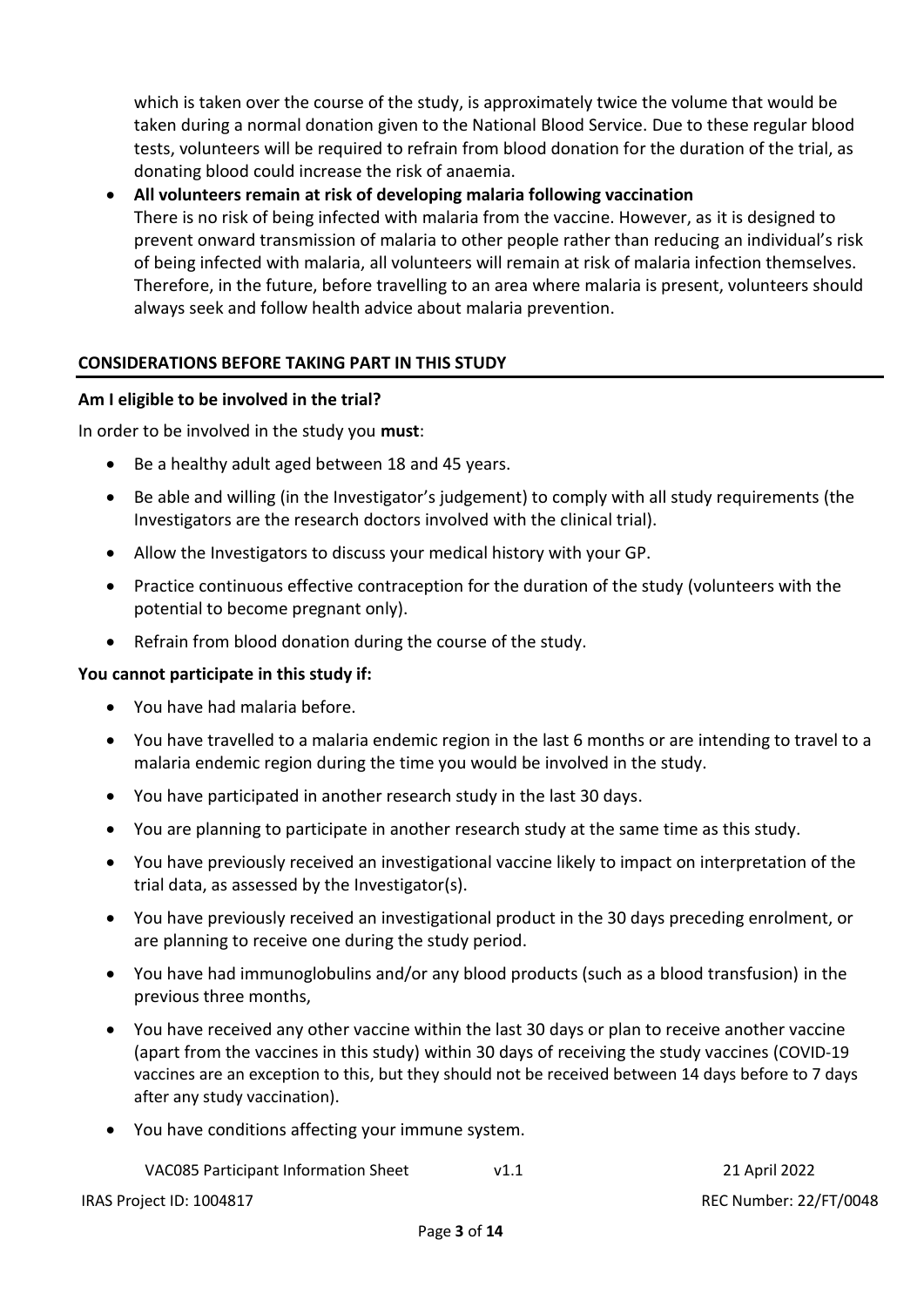- You are pregnant, breast feeding or intend to become pregnant during the study.
- You have a history of allergic disease or reactions to any component of the vaccine being tested.
- You have a history of a severe allergic reaction to any vaccination.
- You have a history of cancer (except basal cell carcinoma of the skin and cervical carcinoma in situ).
- You have a history of a serious psychiatric condition that may affect participation in the study.
- You have any other serious long-term illnesses requiring hospital follow-up.
- You drink on average more than 25 units of alcohol a week (a pint of beer is 2 3 units, a small glass of wine (125mL) 1 unit and a shot of spirits (25mL) one unit).
- You have injected illegal drugs at any time in the last 5 years.
- You have hepatitis B, hepatitis C or HIV infection.

Mild conditions, such as childhood asthma, which are well-controlled, would not automatically exclude you from participating. If you are unclear whether you are eligible to be involved in the study you can contact the study team who will be able to advise you (see contact details at the top of page 1).

If we find any abnormality on examination, blood or urine tests which is clinically significant you may also be excluded from the study.

**Screening Visit:** Following the online pre-screening questionnaire and a pre-screening telephone call there will be an in-person screening visit. This takes place at the CCVTM clinic at The Churchill Hospital, Oxford and will last approximately two hours, with an opportunity for a short break*.* The purpose of the screening visit is for you to discuss the trial with us and decide if you wish to enter the study. If you decide to participate, you will be asked to sign a consent form and we will check that you are eligible to participate.

# *After signing the consent form:*

- You will be asked some medical questions.
- A doctor will examine you.
- Blood samples and a urine sample will be taken. The results of these tests will need to be normal for you to be enrolled in the study.
- All volunteers with the potential to become pregnant will have a urinary pregnancy test.

Please note – The screening blood tests will look at your blood counts (e.g. to check if you are anaemic), your liver function and your kidney function. We will also test your blood to see if you are infected with hepatitis B, hepatitis C or HIV, as these conditions can affect your body's response to the vaccines we are assessing. If you test positive to any of these, we will let you know and arrange for a repeat test. With your consent we may also report positive results to your GP and offer to refer you for further investigation/treatment. For individuals who test positive for either Hepatitis B or Hepatitis C, we will also be obligated to report this to the health authorities.

Some individuals may test positive for Hepatitis C virus due to previous involvement in a Hepatitis C vaccine study. If this applies to you and you wish to take part in our study, with your consent, we will

| <b>VAC085 Participant Information Sheet</b> | V1.1 |
|---------------------------------------------|------|
|                                             |      |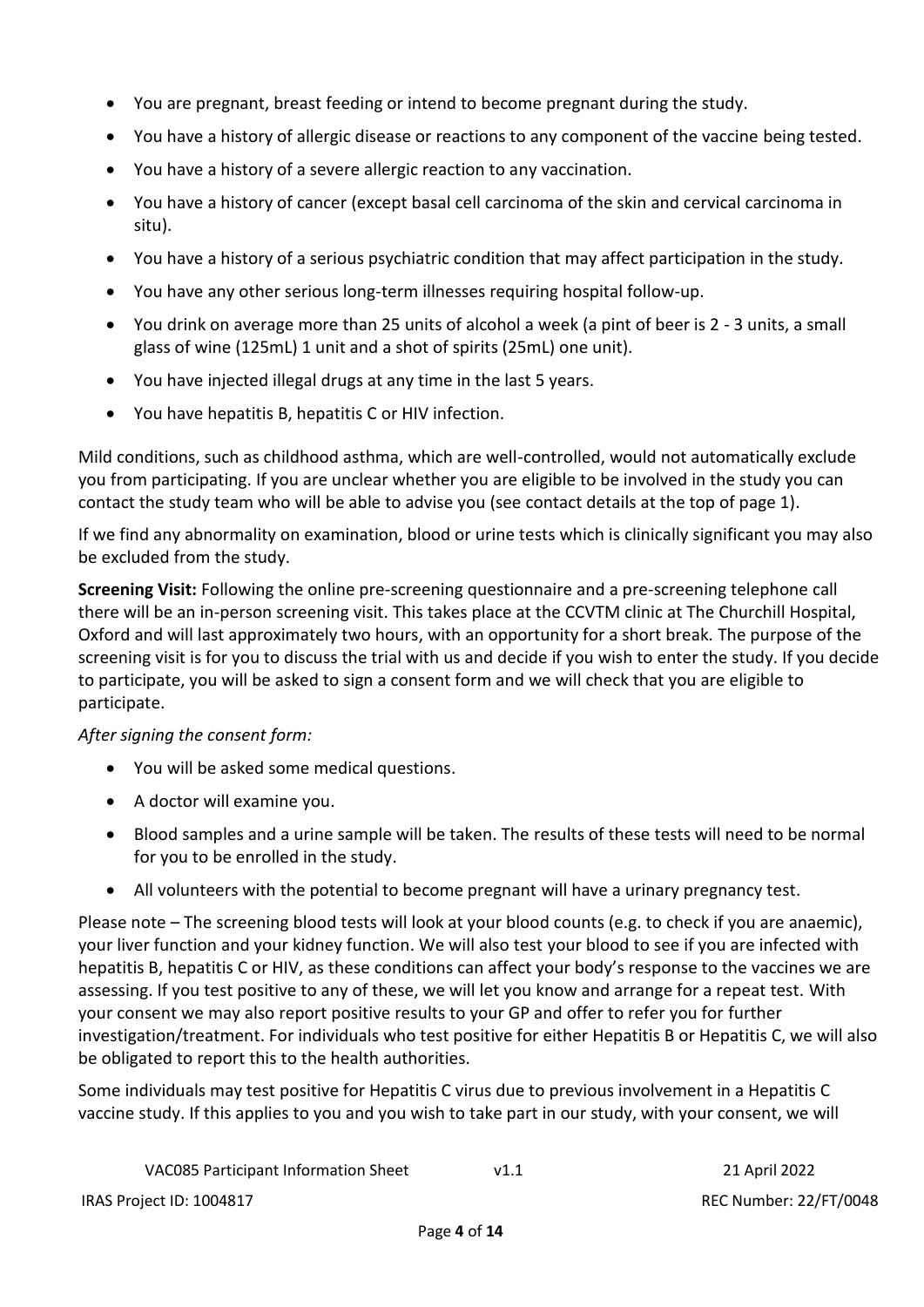contact the team responsible for the Hepatitis C vaccine study to check your Hepatitis C status prior to enrolment in this malaria vaccine study.

**Blood Donation:** Under current UK regulations, volunteers will not be able to donate blood during the course of the study.

**Private Medical Insurance:** If you have private medical insurance you are advised to contact your insurance company before participating in this trial, as involvement may affect the cover provided.

**Malaria Prophylaxis:** If in future you travel to an area where malaria is common, you should not assume that the experimental vaccines you received in this study will give you any protection against malaria. Even if this vaccine is effective, it is not designed to protect the recipient from malaria infection. Make sure you visit your GP or a travel clinic before travelling to a malaria endemic region and follow their advice on prevention measures.

**Contraception:** It is currently unknown whether the vaccines being tested are safe during pregnancy. For this reason, it is important that all volunteers with the potential to become pregnant use adequate contraception throughout the trial. These are the injection, implant, the coil and most forms of hormonal contraception. Condoms alone will not be sufficient for the study. If you were to become pregnant during the trial you must tell us immediately and you will be withdrawn from the study, although we will ask to follow you up for safety reasons. Volunteers with the potential to become pregnant are defined as those who are fertile and able to become pregnant following the start of menstruation until becoming postmenopausal, unless permanently sterile. A post-menopausal state is defined as no menstruation for 12 months without a known cause.

# **THE VACCINE**

# **What are the vaccines that are being tested?**

Pfs48/45 in Matrix-M is a 'protein-in-adjuvant' vaccine, made up of the protein Pfs48/45 and the adjuvant Matrix-M. This is not a live vaccine and so there is no chance of catching malaria. Vaccinations will be given into the muscle of the upper arm.

# **Pfs48/45**

The protein Pfs48/45 is a protein found on the surface of the *Plasmodium falciparum* malaria parasite as it develops in the mosquito. An effective immune response against this protein could stop the growth of malaria in the mosquito, preventing the parasite from being transmitted by the mosquito to another human.

# **Matrix-M**

Matrix-M is a vaccine adjuvant derived from the bark of a specific tree. Adjuvants help improve the body's immune response to a vaccine. Matrix-M has previously been given to tens of thousands of healthy volunteers in other clinical trials and has been safe and well tolerated. This includes trials of other investigational vaccines for malaria and COVID-19.

# **Pfs48/45 in Matrix-M**

Only one other Pfs48/45-based vaccine has been tested in humans. This vaccine differs from the one we are testing in that it contained only a single portion (domain) of the Pfs48/45 protein whereas the vaccine we are studying in this trial contains all three portions (domains) of the protein.

In addition, the single-domain Pfs48/45 vaccine was not tested in combination with Matrix-M. Therefore, the combination of the two components has not been given to anyone before this study. So, this is a

VAC085 Participant Information Sheet v1.1 21 April 2022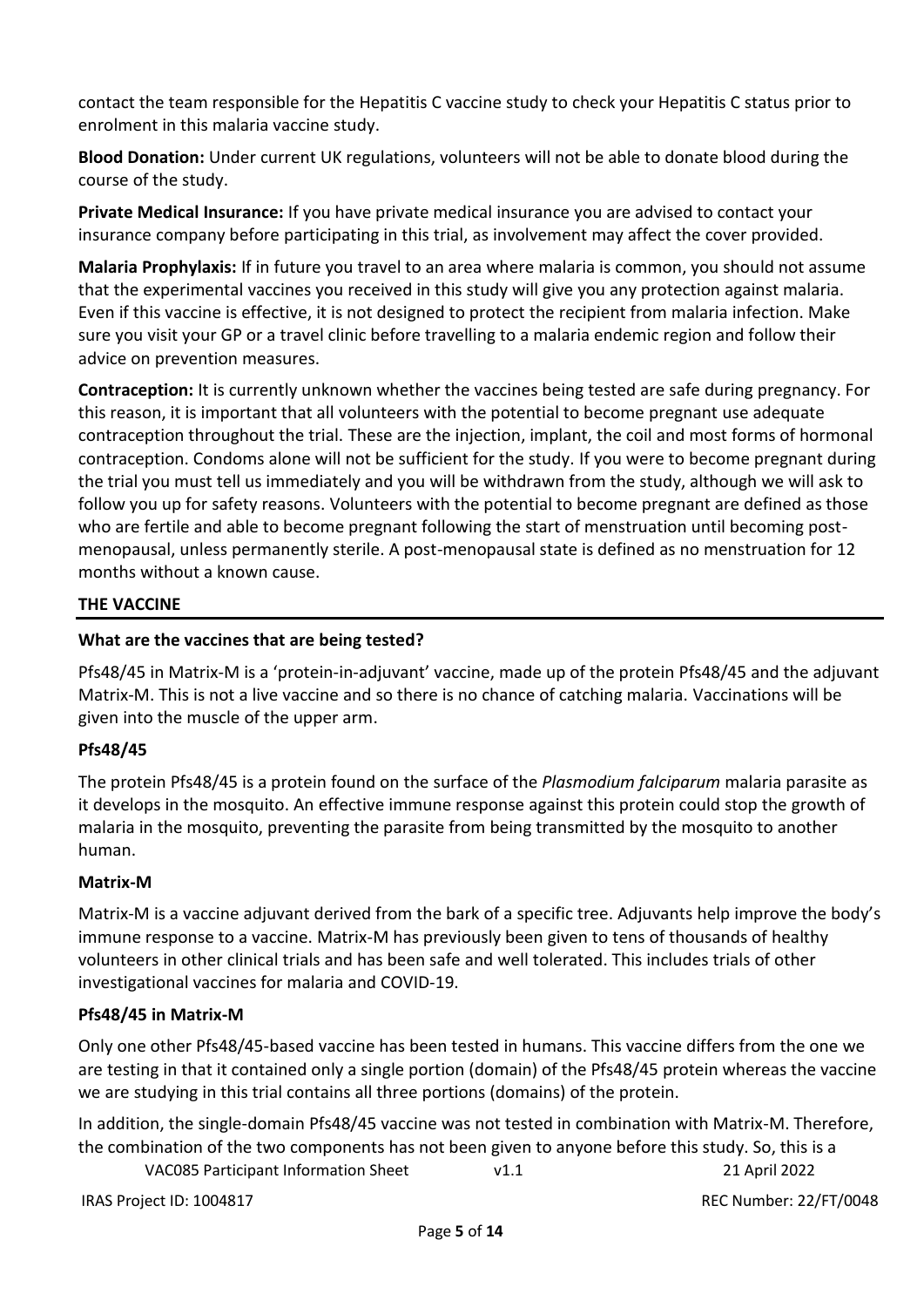"first-in-human" trial, the purpose of which is to assess the safety of the combination Pfs48/45 in Matrix-M vaccine.

# **What dose of the vaccine is being tested?**

The optimal dose of the vaccine is not yet known. The aim of this initial study is to assess the safety of the Pfs48/45 protein at various doses. The volunteers will be allocated to one of three groups and each group will receive a different dosing regime of the vaccine, as detailed below. We will also assess the body's immune response at the different doses.

Based on previous studies, the optimal dose of the adjuvant Matrix-M is 50 µg (micrograms). This is the dose that we will be using in this trial, in combination with the Pfs48/45 protein.

| <b>Group</b> | <b>Group size</b> | Day 0               | <b>Day 28</b>       | <b>Day 56</b>       |
|--------------|-------------------|---------------------|---------------------|---------------------|
| Group 1      | $8 - 10$          | Pfs48/45 10 µg      | Pfs48/45 10 µg      | Pfs48/45 10 µg      |
|              |                   | Matrix-M 50 µg      | Matrix-M 50 µg      | Matrix-M 50 µg      |
| Group 2      | $8 - 10$          | Pfs48/45 50 $\mu$ g | Pfs48/45 50 $\mu$ g | Pfs48/45 50 $\mu$ g |
|              |                   | Matrix-M 50 µg      | Matrix-M 50 µg      | Matrix-M 50 µg      |
| Group 3      | $8 - 10$          | Pfs48/45 50 µg      | Pfs48/45 50 µg      | Pfs48/45 10 µg      |
|              |                   | Matrix-M 50 µg      | Matrix-M 50 µg      | Matrix-M 50 µg      |

The doses and schedule of the vaccine and adjuvant to be given in this study are summarised below:

**Table 1 :** Vaccination dosing and schedule for this study

# **What are the expected side effects from this vaccine?**

The effect of vaccines are potentially irreversible, so it is important you understand the potential risks of the vaccines before you agree to be involved in the study.

This particular vaccine has not been used in humans before but we do not expect the side effects of this vaccine to be significantly different from previous trials where different protein vaccines have been used with the same adjuvant (Matrix-M). We expect that most symptoms will be mild, but symptoms may also be moderate or severe in how strong they are. All symptoms should resolve completely within a few days.

You may experience any of the following short-lived side effects:

- Injection site pain (most likely mild; however there is a chance this could be moderate or severe in intensity).
- Redness, swelling, itching and warmth at the vaccine site (symptoms are likely to be mild if present; however, there is a chance this could be moderate or severe in intensity).
- A 'flu-like' illness within 24 hours of vaccination which usually resolves within 48 hours. (This can include headache, muscle aches, joint aches, feverishness, tiredness, nausea and feeling generally unwell). The majority of general symptoms are likely to be mild but there is a possibility of moderate or severe symptoms occurring.

**It is important to remember this vaccine is being tested in humans for the first time in this trial, so there is a chance you could experience a side effect different in nature, or more severe than those described.**

# **Severe Reactions**

| VAC085 Participant Information Sheet | v1. |
|--------------------------------------|-----|
|--------------------------------------|-----|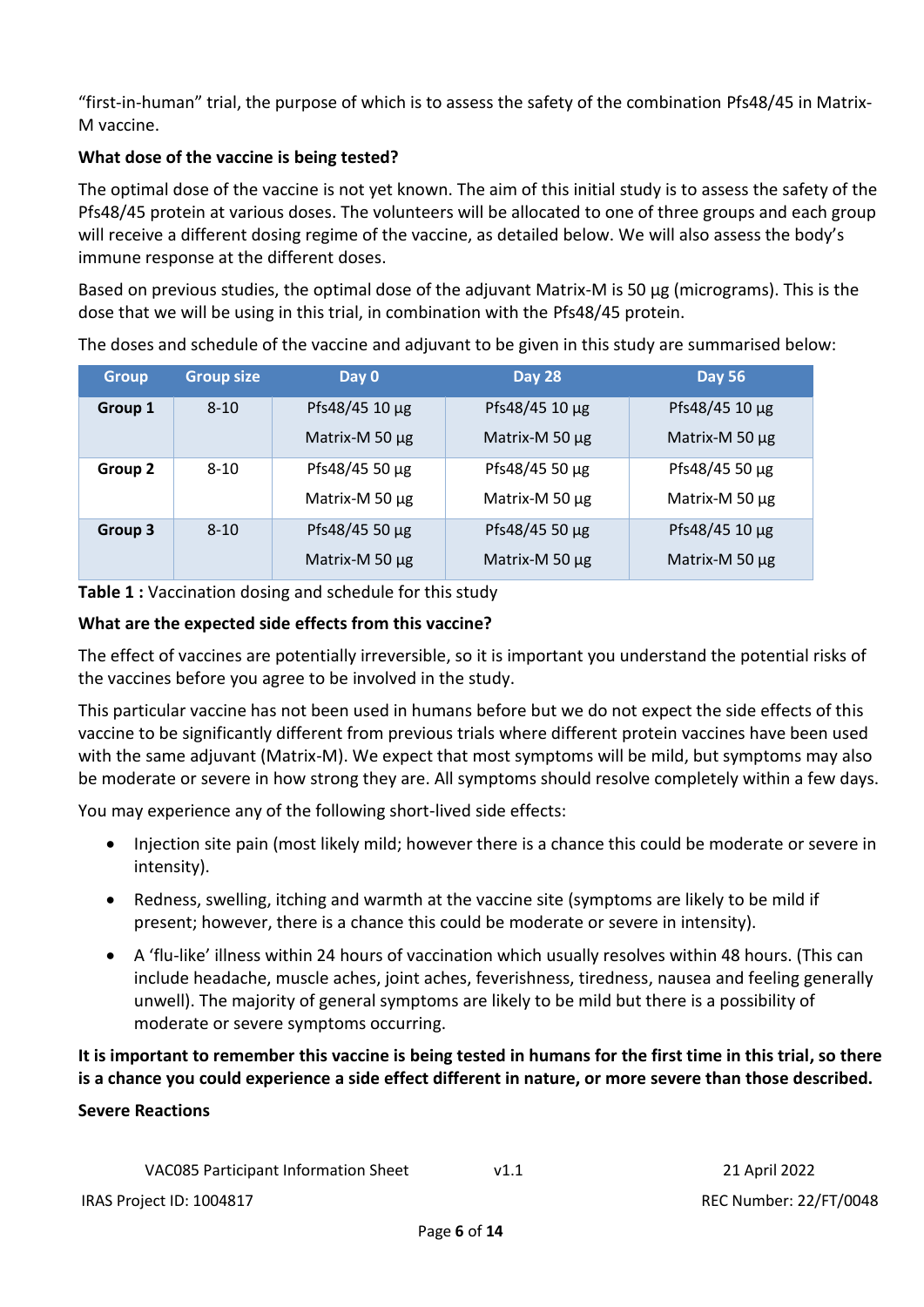With any vaccination there is a low risk of serious reactions, which may be related to the immune system of the nervous system. Severe allergic reactions to vaccines (anaphylaxis) are very rare but can be fatal. Doctors qualified in the management of anaphylaxis and appropriate equipment and medication will be present at each vaccination. Reactions in the nervous system are also extremely rare following vaccination, but can cause an illness called Guillain-Barré syndrome. Guillain-Barré syndrome is an illness in which people can develop severe weakness and may be fatal. However, these reactions have not previously been seen with the type of vaccine used in this study. If you experience unexpected symptoms, or become in any way concerned you should contact one of the Investigators (who are available 24 hours a day) using the emergency contact details that you will be given once you have been vaccinated.

# **VISITS**

You will receive 3 vaccinations and attend 16 visits in total. All visits will take place at CCVTM clinic in Oxford. The screening visit will take up to two hours, vaccination visits will take up to two and a half hours and follow-up visits will take up to one hour. The CCVTM clinic is wheelchair-accessible.

# **Number, timing and purpose of visits**

Each vaccination is given four weeks apart (on days 0, 28 and 56). Volunteers will be reviewed in clinic the day after each of the three vaccinations and then at one week, two weeks and four weeks postvaccination. In addition to this there are 2 further clinic appointments, on days 140 and 240 after the third vaccination. This means that the final clinic review will be approximately 8 months after the first vaccine dose.

At each visit we will check your temperature, pulse and blood pressure readings, ask you some medical questions and usually take some blood tests. On the day 84 visit, four weeks after the third vaccination, all participants with the potential to become pregnant will also have a urinary pregnancy test. All participants may be examined by a doctor if needed.

During the course of the trial you may be asked to attend for an extra visit, for example, if a blood test needs to be repeated. You will be additionally compensated for the time and inconvenience of any extra visits.



**Figure 1:** Schedule of visits. Circles denote in-person clinic visits.

# **Vaccinations**

| VAC085 Participant Information Sheet |  | 21 April 2022 |
|--------------------------------------|--|---------------|
|--------------------------------------|--|---------------|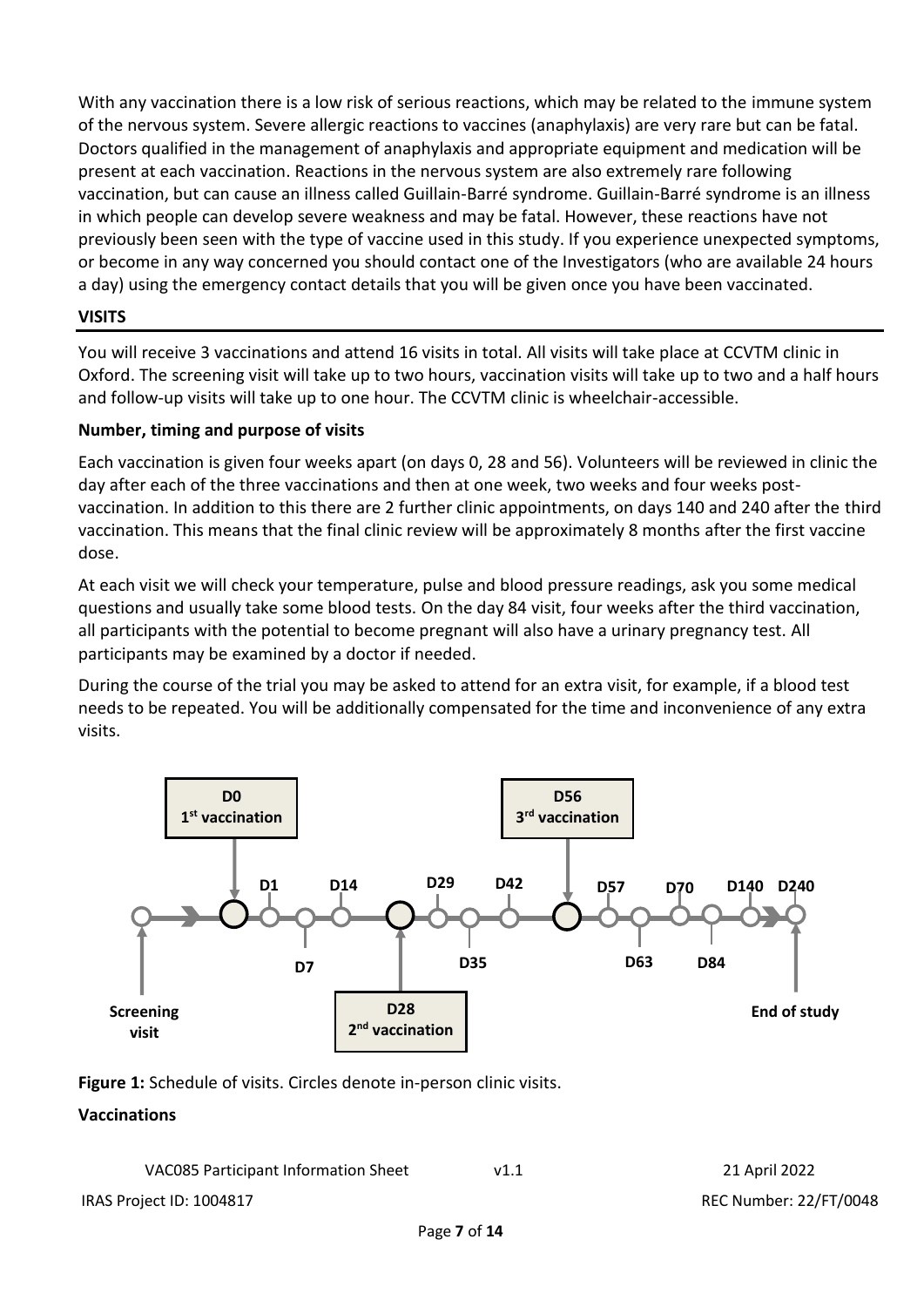On each vaccination day, we will assess you to check for any new medical problems since your last visit and make sure that you are still happy to go ahead. We will also take some blood tests. All volunteers with the potential to become pregnant will also have a urinary pregnancy test. The vaccines will be given into the muscle of your upper arm, usually on the non-dominant side (e.g. left arm if right-handed).

After each vaccination, we will ask you to wait in the clinic for 1 hour to check there are no immediate problems. You will be assessed again before leaving and be given a thermometer and tape measure to take away. We will also show you how to use the electronic diary, which will need to be completed for 28 days after each vaccine. We will ask you to record details about specific symptoms and any redness at the vaccination site every day for 7 days after each vaccination. After these 7 days we will just ask you to record if you feel unwell or take any medications over the next 3 weeks.

At the follow-up visits, we may ask to photograph your vaccination site. Your face will not appear in any such photograph. Photographs may be shown to other professional staff, used for educational purposes or included in a scientific or academic publication.

# **First volunteers**

As this is the first time that the vaccine is being administered to people, for safety reasons, we will initially vaccinate one volunteer alone, followed by clinical review on the day after vaccination and further monitoring via a diary card for at least a further 24 hours. If there are no safety concerns, a further 2 volunteers will be vaccinated at a minimum of two days after the first volunteer and at least an hour apart. Following review of the second and third volunteers at the 48-hour timepoint, an internal safety review will be carried out. If no safety concerns are identified, the remaining volunteers in the group will be vaccinated. This staggered enrolment will be carried out for both Groups 1 and 2.

You will be able to choose not to be one of the first three volunteers vaccinated.

# **COVID-19**

Due to the COVID-19 pandemic, there are enhanced precautions in place to keep you as safe as possible whilst carrying out the study effectively. These will follow the latest guidance from UK Health Security Agency (UKHSA) and the UK Government to minimise the risk of transmission of possible COVID-19 infection when you attend clinic appointments.

During the course of the study, you may develop symptoms that could be consistent with COVID-19 infection. If so, you will be directed to national NHS guidance and testing services. If you test positive for COVID-19 during this study:

- Please self-isolate as per latest government guidance.
- You will be directed to local NHS services if you require further medical care for COVID-19.

If you have to self-isolate during the course of the study, we will try to re-schedule clinic visits that are due to another time or schedule telephone consultations where possible.

To minimise the number of people in the building during study visits, we will give you a specific appointment time for all study visits and you must attend then. If you arrive before your appointment time, please wait outside of the building.

#### **Clinic visits**

- All staff will use appropriate personal protective equipment (PPE) during clinic visits. Social distancing will be strictly observed, unless proximity is required for clinical reasons.
- In the following circumstances, **please do not attend clinic** and call to inform us:

VAC085 Participant Information Sheet v1.1 21 April 2022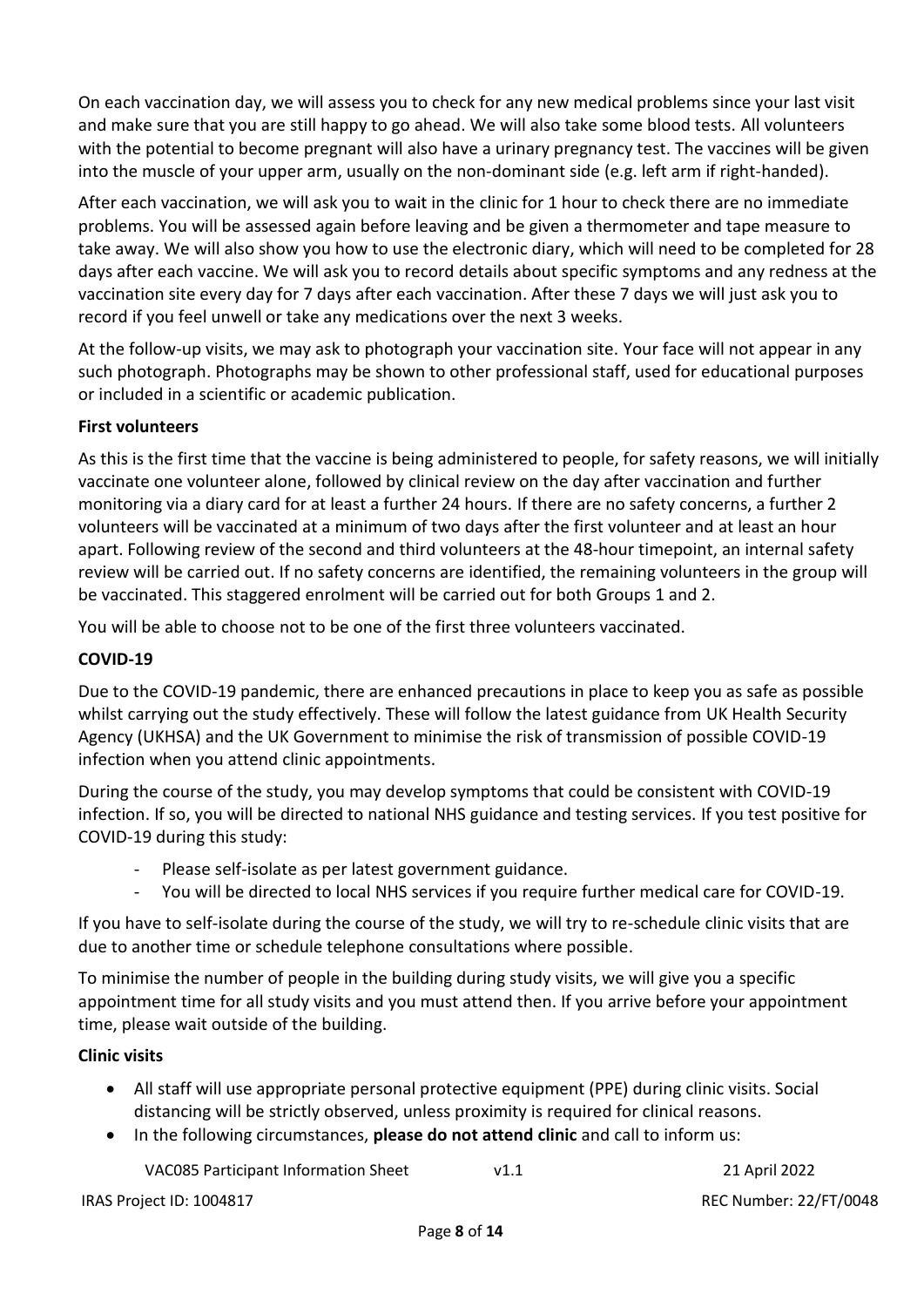- o If you or a household member have any symptoms of COVID-19: fever of 37.8°C or higher, new cough, loss or change in sense of smell or taste.
- $\circ$  If you or a household member have been diagnosed with COVID-19 and are self-isolating.
- o If you are unwell or not sure that you should attend.

#### **COVID-19 vaccination**

- Please inform us if you have an appointment for COVID-19 vaccination during the trial as we would like to avoid giving your malaria vaccinations around the time of COVID-19 vaccination. This is because it is not known what effect COVID-19 vaccinations may have on your response to malaria vaccination, which is being studied in this trial. Similarly, it is not known if your response to COVID-19 vaccination may be affected if you are given a malaria vaccine around the same time.
- You will be able to receive a COVID-19 vaccine during the study if it is given at least 14 days before or 7 days after any malaria trial vaccinations. We have some flexibility in the dates of your malaria vaccinations so they can be fitted around any COVID-19 vaccination.

As the public health situation evolves, we may change some of these procedures, in line with the most upto-date guidance from UKHSA and the UK Government. We will inform you as soon as possible of any changes.

#### **OTHER INFORMATION**

#### **Blood Tests**

We take blood tests as part of the screening visit and at the study visits in order for us to assess your general health, your immune response to the vaccine and to assess the safety of the vaccines. The volume of blood taken at each visit ranges from 10 to 145ml. The total volume of blood taken over the course of the study is an estimated 942mL. If you would like them, we can give you the results of your blood tests. You will be asked to consent separately for blood to be stored and shared with other researchers via the Oxford Vaccine Centre Biobank. If you are not happy for your samples to be biobanked, they will be destroyed at the end of the study.

To avoid repeated testing, if you are not enrolled into this study and apply to enter another study carried out by the Jenner Clinical Trials Group based at the CCVTM in Oxford, the screening blood results may be used in that study, where appropriate and with your consent.

#### **Abnormal Results**

If abnormal results or undiagnosed conditions are found in the course of the study these will be discussed with you and, if you agree, your GP (or a hospital specialist, if more appropriate) will be informed. Any newly diagnosed conditions will be looked after within the NHS.

#### **Expenses and Payments**

You will be compensated for travel, time and the inconvenience of blood tests for each visit during the trial, and for attending a screening visit. The approximate total compensation for taking part in this study will be £790. Payment will be made via BACS within six weeks of completing the study.

You will be compensated as follows:

| • Screening visit                        | £25 per visit                                                  |  |
|------------------------------------------|----------------------------------------------------------------|--|
| • Travel expenses:                       | £15 per visit (if travel to the trial site costs more than £15 |  |
| additional reimbursement may be offered) |                                                                |  |
| • Time required for visit:               | £20 per hour                                                   |  |

VAC085 Participant Information Sheet v1.1 21 April 2022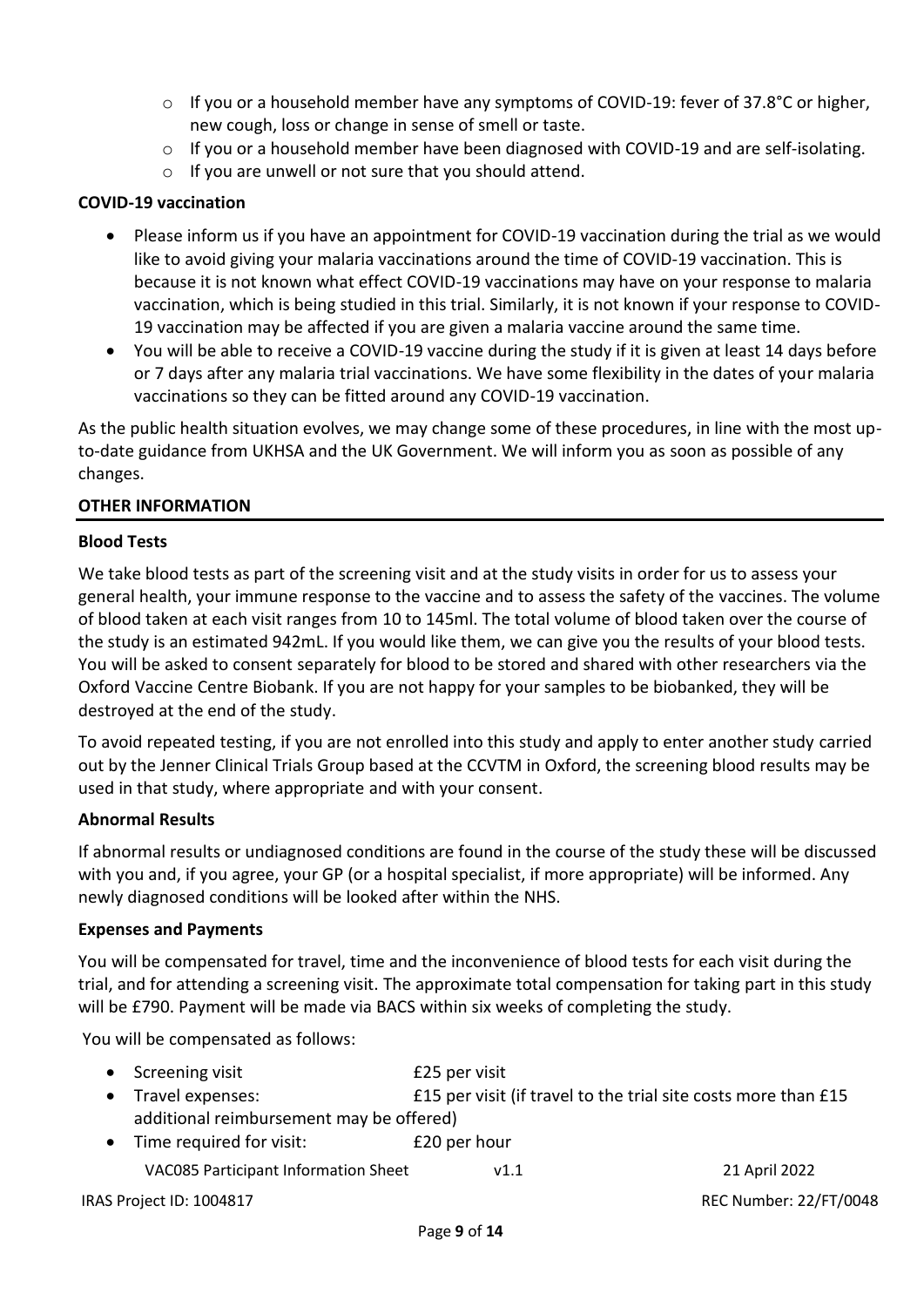Inconvenience of blood tests: £10 per blood donation

If additional pre-enrolment visits are required (for example, for any repeat blood tests needed due to an abnormal result), you will receive a fixed payment of £10 per visit. You will also receive additional compensation for any extra visits attended during the course of the trial according to the rates above.

If you choose to leave the study early or are withdrawn from the study, you will be compensated according to the length of your participation based on these figures. Please note that if you do leave the study early it can take several weeks for your final payment to be made.

You should note that compensation payments received in this trial may have an impact on your entitlement to benefits.

|            | <b>Time in Trial</b><br>(approximate) | Maximum<br>number of Visits | <b>Maximum volume</b><br>of Blood Taken (mL) | Compensation |
|------------|---------------------------------------|-----------------------------|----------------------------------------------|--------------|
| Groups 1-3 | 8 months                              | 16                          | 942                                          | £790         |

**Table 2:** Summary of study visits, blood taken and compensation for visits including screening visit

# **What alternatives are present?**

At present, there is no transmission-blocking malaria vaccine approved anywhere in the world. There are other malaria vaccines in various stages of development. This study may help develop an effective transmission-blocking malaria vaccine.

# **What are the possible benefits of taking part?**

This study will not benefit you, but the information gained from the study might help to prevent malaria infection and disease in those living in areas where malaria is common and in travellers to those areas.

# **Will my taking part in the study be kept confidential?**

Yes. All the information about your participation in this study will be kept confidential. The details are included in Part 2.

**This completes Part 1 of the Information Sheet. If the information in Part 1 has interested you and you are considering participation, please continue to read the additional information in Part 2 before making any decision.**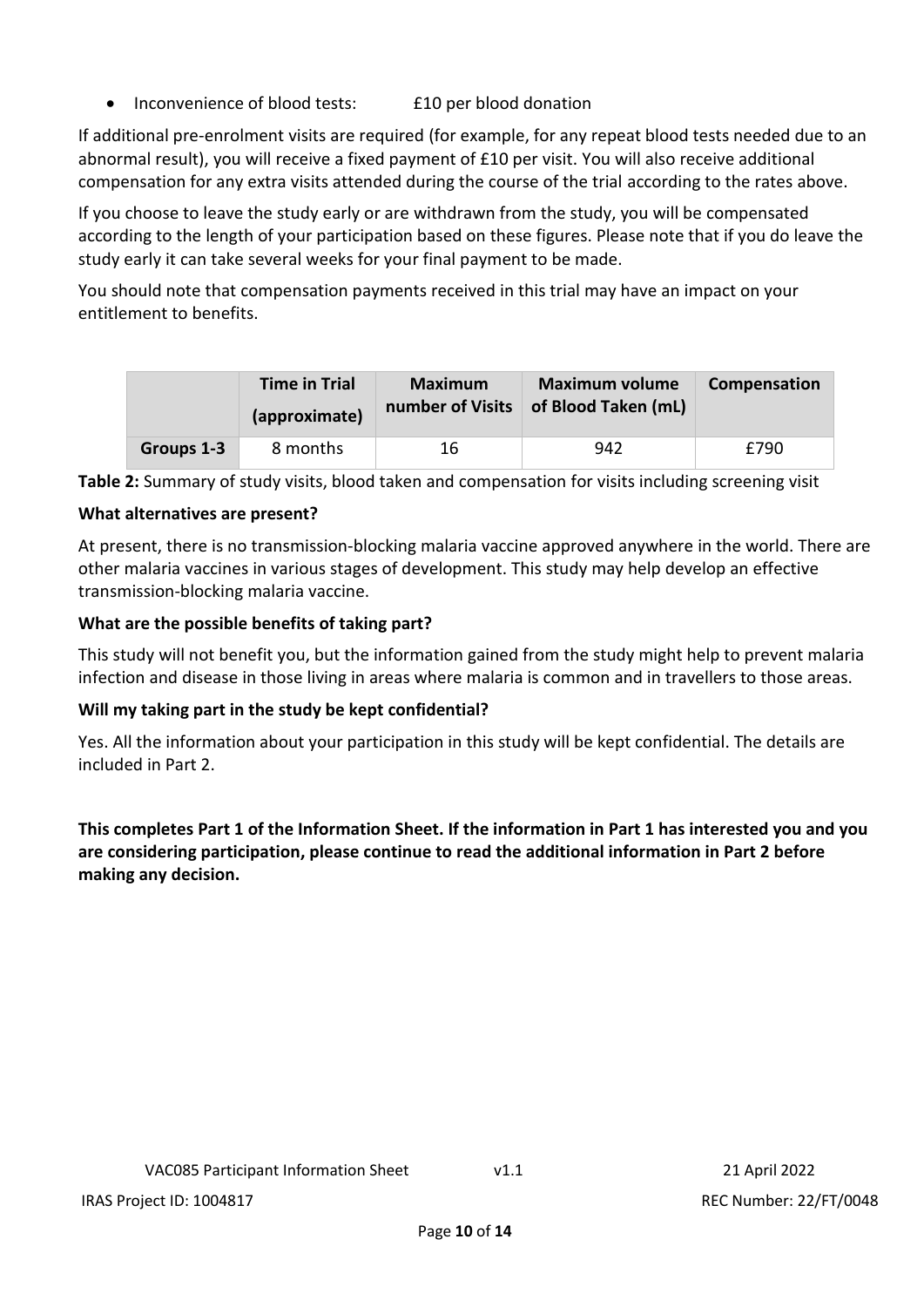# **Part 2**

# **What if relevant new information becomes available?**

Sometimes during the course of a trial, new information relevant to the trial becomes available. If this happens, we will tell you about it and discuss whether you want to, or should, continue in the study. If you decide to continue to take part, you may be asked to sign an updated consent form. On receiving new information, we may consider it to be in your best interests to withdraw you from the study. Your participation in this study may also be stopped at any time by the study doctor or the Sponsor for other reasons.

# **What will happen if I don't want to carry on with the study?**

If, at any time after agreeing to participate, you change your mind about being involved with this study you are free to withdraw without giving a reason. Your decision will not result in any penalty, or loss of benefits to which you are otherwise entitled. Unless you state otherwise, any blood taken whilst you have been in the study will continue to be stored and used for research as detailed above. Similarly, all your data collected up to the point of your withdrawal will be stored, unless you specifically request for it to be destroyed. You are free to request that your blood samples are destroyed at any time during or after the study.

# **What if there is a problem?**

If you are harmed as a result of taking part in this study, the study doctor can advise you of further action and refer you to a doctor within the NHS for treatment, if necessary. The University of Oxford, as Sponsor, has appropriate insurance in place in the unlikely event that you suffer any harm as a direct consequence of your participation in this trial.

The Investigators recognise the important contribution that volunteers make to medical research, and make every effort to ensure your safety and well-being. In the event of harm being suffered, while the University will cooperate with any claim, you may wish to seek independent legal advice to ensure that you are properly represented in pursuing any complaint. At any time during the study you will be entirely free to change your mind and withdraw from the study. This will not affect your subsequent medical care in any way.

# **Complaints statement**

If you wish to complain about any aspect of the way in which you have been approached or treated during the course of this study, you should contact your local trial team (contact details at the end of this document) or you may contact the University of Oxford Research Governance, Ethics and Assurance (RGEA) office on 01865 616480 or the head of RGEA, email [ctrg@admin.ox.ac.uk.](mailto:ctrg@admin.ox.ac.uk)

# **Will my taking part in this study be kept confidential?**

All information that is collected about you during the course of the research will be coded with a study number and kept confidential. Personal details will be stored securely and separately from the research data. Responsible members of the University or regulatory bodies may be given access to data for monitoring and/or audit of the study to ensure that the research is complying with applicable regulations. Any information about you that leaves the clinic will have your name and address removed so that you cannot be identified from it. Your information is stored electronically on a secure server and any paper notes are kept in a locked filing cabinet.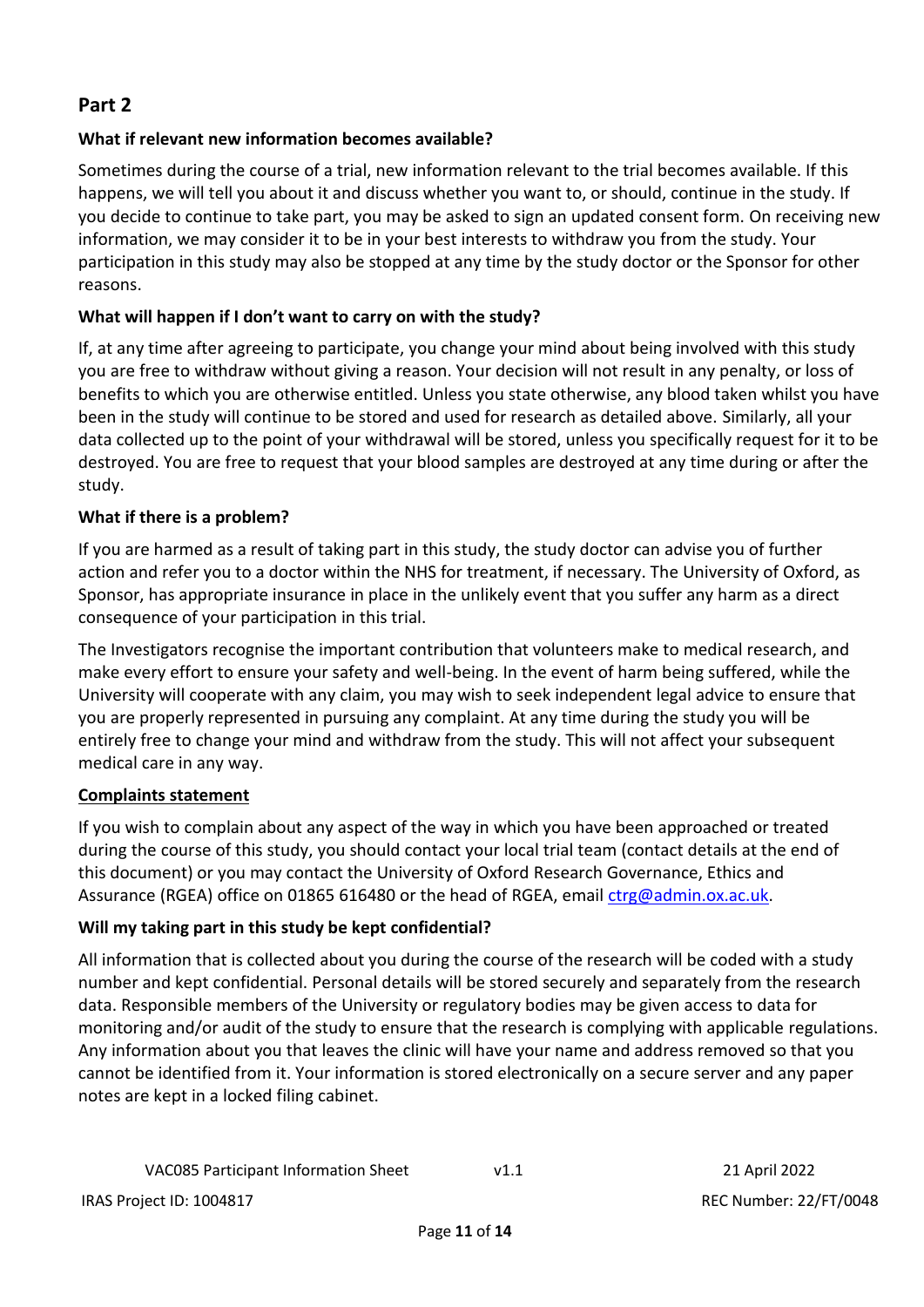# **Involvement of the General Practitioner/Family doctor (GP)**

In order to enrol into this study, you will be required to sign a form documenting that you consent for us to contact your GP. This is to inform them that you are interested in being involved in the study, and to check there are no medical reasons that they are aware of that would make your participation inadvisable. Your GP may be asked to share information about your medical history and give access to any other medical records as required. The researchers will not enrol you in the trial if your GP has relevant concerns about your eligibility or safety. We will write to your GP to let them know whether or not you are finally enrolled in the study, and whether or not you completed the study, so they can update your medical records accordingly.

# **Prevention of 'Over Volunteering'**

Volunteers participating in this study must not be receiving investigational medications or vaccines in another study at the same time. In order to check this, you will be asked to provide your National Insurance or Passport number. This will be entered on to a national database which helps prevent volunteers from taking part in too many clinical trials. More information can be found at *[www.tops.org.uk](http://www.tops.org.uk/)*. Your national insurance or passport number is also required to allow processing of compensation payments.

# **What will happen to any research samples I give?**

Your study visit blood tests will be analysed in Oxford University research laboratories. Blood tests for your general health will be carried out in the NHS laboratories at Oxford University Hospitals. With your consent, some cells from your blood may be used to produce specific antibodies ('monoclonal antibodies') , which could be used for commercial activity in the future. Other blood tests to look at the response of your body to the vaccine may be done with collaborating laboratories in the UK and in other countries. Any samples or data sent to NHS laboratories or collaborating labs will be assigned a study code rather than your name/personal details (pseudo-anonymised).

If you consent, some of your leftover blood samples will be stored indefinitely at the Oxford Vaccine Centre Biobank and may be used for further related research, including of the human body's immune response and/or vaccine research. Any such future research will have an appropriate ethical review. Upon your request at any time, your remaining blood samples will be destroyed. More information around the procedures for long term storage of your samples is available in the Oxford Vaccine Centre Biobank information booklet and you will be asked to sign a separate consent form if you agree to have your samples stored for future use in ethically approved research. If you decide not to consent to storage of your samples in the Biobank, these samples will be disposed of at the end of the study. Your participation in this study will not be affected by your decision to allow or not allow storage and future use of your leftover blood samples.

To avoid repeat testing, if you are not enrolled into this study and you apply to enter another study carried out by the Jenner Clinical Vaccine Trials Group based at the CCVTM, the results from your screening visit blood tests may be used to determine whether you are eligible for the second trial you applied for.

# **Will any genetic tests be done?**

Yes. Some blood will be used to look at the pattern of your genes that can affect the immune system (including your 'human leukocyte antigen' [HLA] type). Since these genetic test are not carried out to look at your general health, you would not be given the results of these tests.

| VAC085 Participant Information Sheet | V1.1 |  |
|--------------------------------------|------|--|
|                                      |      |  |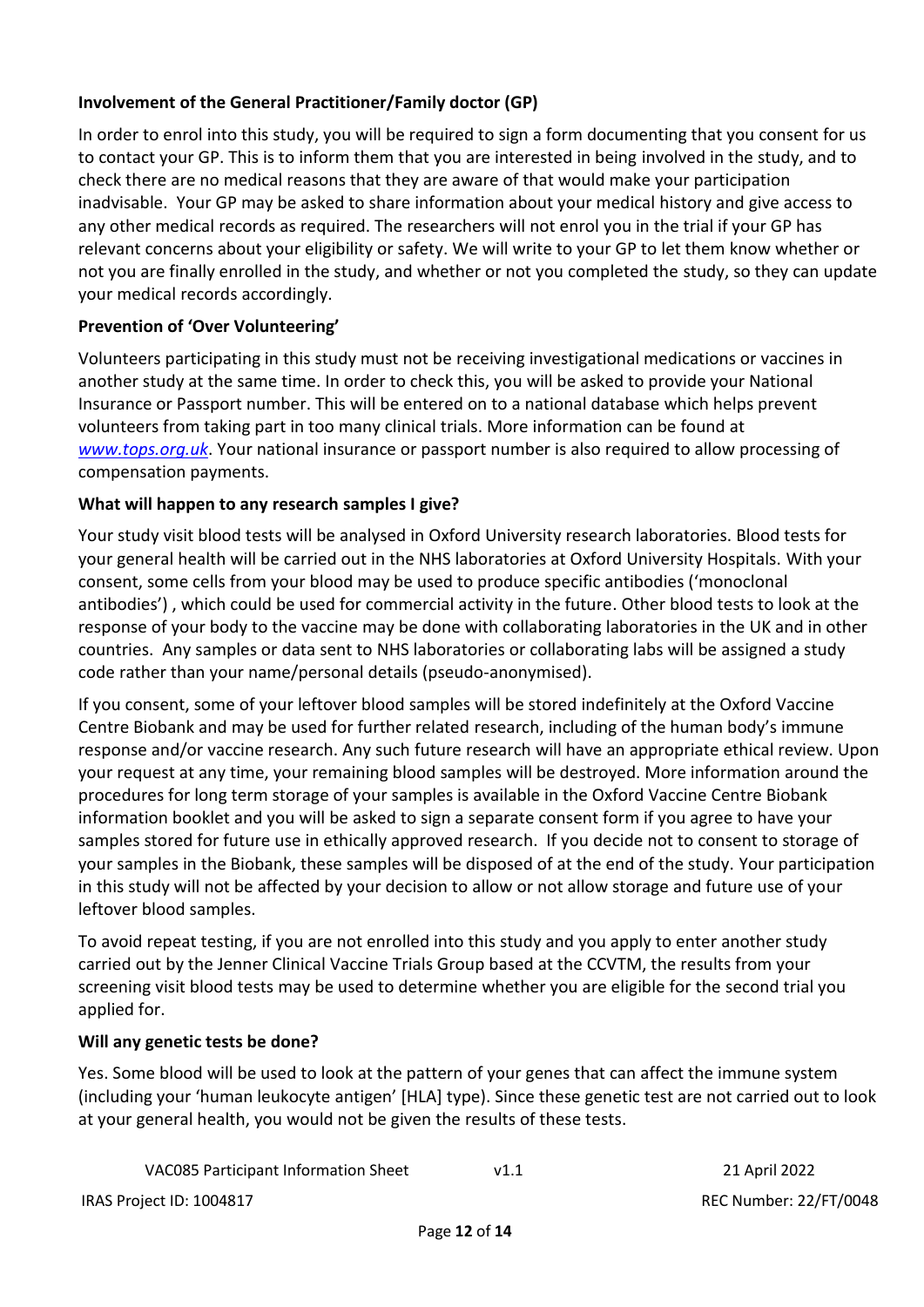### **What will happen to my data?**

Data protection regulation requires that we state the legal basis for processing information about you. In the case of research, this is 'a task in the public interest.' The University of Oxford is the sponsor for this study, based in the United Kingdom, is the data controller and is responsible for looking after your information and using it properly.

We will be using information from you and your medical records in order to undertake this study. We will use the minimum personally-identifiable information possible. The University of Oxford will keep identifiable information about you from this study for a maximum of 5 years after the study has finished. We will securely store the anonymised research data and any research documents with personal information, such as consent forms, for a maximum of 5 years after the end of the study. The need to store this information for longer in relation to licensing of the vaccine will be reviewed every 5 years. Once the study has been completed, all documents would be archived in a secure facility. Files will be confidentially destroyed if storage is no longer required. For effective vaccines that may be licensed, secure storage of research data may be required for at least 15 years after the end of the study, subject to adjustments in clinical trials regulations. In addition to the scientific data, we will also store documents containing personal information that you provide when registering for the trial (including contact details), medical information and signed consent forms during this archiving period.

The study team will use your name and contact details, to contact you about the research study, and make sure that relevant information about the study is recorded for your care, in relation to your health during the study and to oversee the quality of the study. At the completion of the study, unless you consent otherwise (e.g. if you request to be informed of other trials), your personal details will not be used to contact you other than for exceptional circumstances concerning your safety. If you consent to take part in another study carried out by the Jenner Institute, personal information and medical information including blood test results may be accessed to avoid unnecessary repetition.

Your bank details will be stored for 7 years in line with University financial policy.

Your information may also be shared with collaborating partners working with Oxford University. This information will be identified only by the unique trial number and you will not be personally identifiable. All data received will be kept securely by these parties in line with all regulatory requirements.

If the study is paused due to safety concerns relating to the vaccine, the local ethics committee and the manufacturers of the vaccine adjuvant (Novavax) will be informed. The data shared would be deidentified.

Data protection regulation provides you with control over your personal data and how it is used. When you agree to your information being used in research, however, some of those rights may be limited in order for the research to be reliable and accurate. Further information about your rights with respect to your personal data is available at: <https://compliance.web.ox.ac.uk/individual-rights>

#### **Involvement of Appledown Clinical Research Ltd (ACR)**

ACR are independent external monitors used in this study to ensure we are complying with the clinical trial regulations. They will conduct a site visit to prepare and set up the clinical trial prior to recruitment as well as conduct monitoring visits to check the information in source documents (e.g. blood test results and GP letters). In most documents you will only be identified by a study ID number but they will see some documents which would identify you (e.g. the consent form). They will not retain any data which could identify you personally. For remote monitoring to occur they may require secure online access to electronic documents but will not download or copy

```
VAC085 Participant Information Sheet v1.1 21 April 2022
```